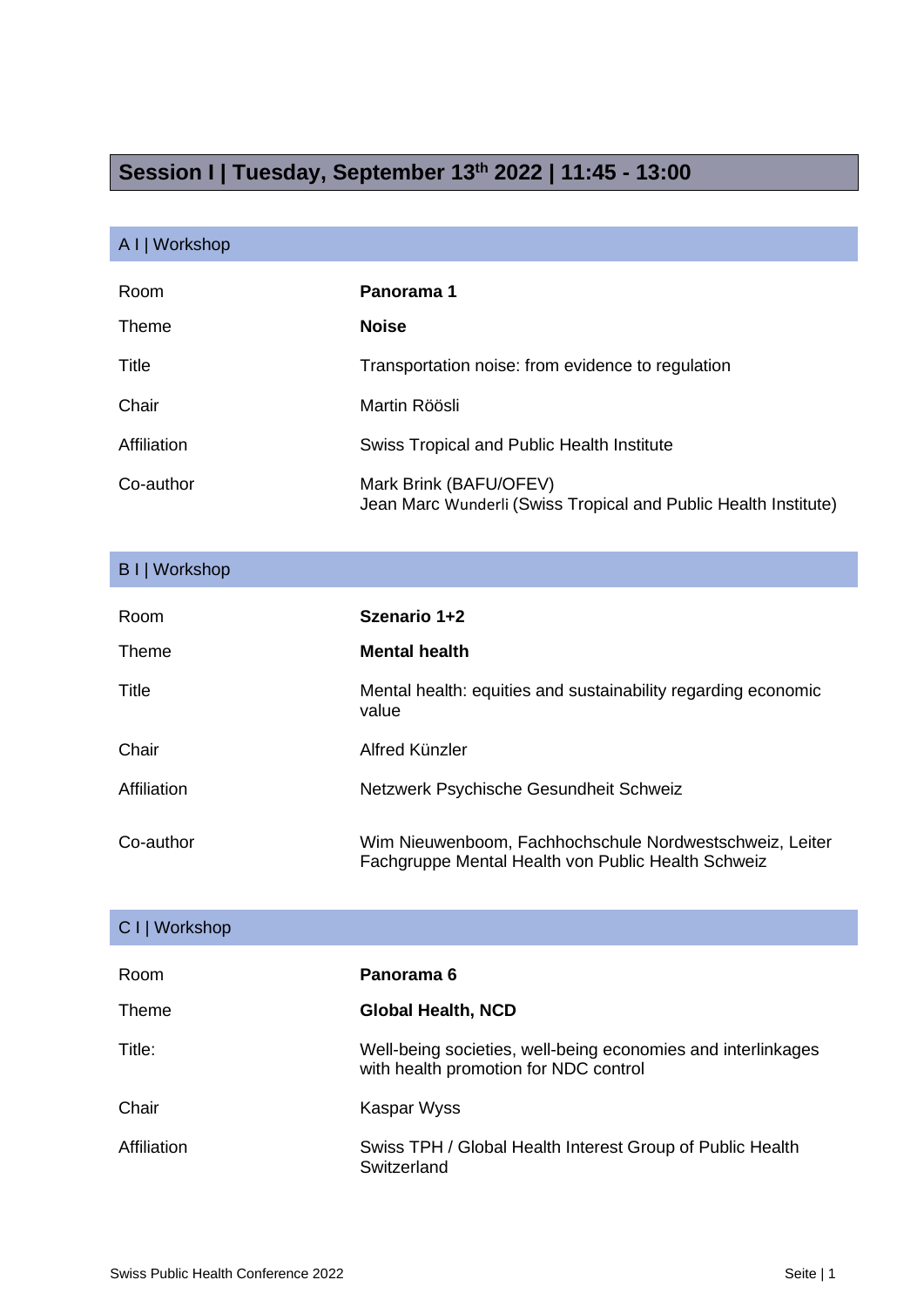| $D I  $ Orals          |                                                                                                    |
|------------------------|----------------------------------------------------------------------------------------------------|
| Room                   | Panorama 7                                                                                         |
| <b>Theme</b>           | Children / From pregnangy to adulthood: child and youth<br>health                                  |
| Chair                  | Damiano Costantini (BAG), Nadia Jaggi (BAG)                                                        |
|                        |                                                                                                    |
| Title                  | <b>Health Care Seeking in Modern Urban LMIC Settings:</b><br>Evidence from Lusaka, Zambia          |
| First name   Last name | Emma Clarke-Deelder                                                                                |
| Affiliation            | Swiss Tropical and Public Health Institute                                                         |
|                        |                                                                                                    |
| <b>Title</b>           | Associations between Early Childhood Development and<br><b>Adolescent Cognition: Meta-analysis</b> |
| First name   Last name | <b>Mark Lambiris</b>                                                                               |
| Affiliation            | <b>Swiss Tropical and Public Health Institute</b>                                                  |
|                        |                                                                                                    |
| <b>Title</b>           | Gesunde Umwelt für gesunde Menschen an Schulen als Ziel<br>des Schulnetz21                         |
| First name   Last name | Lukas Mauerhofer                                                                                   |
| Affiliation            | édcuation21                                                                                        |
|                        |                                                                                                    |
| Title                  | Evaluation de la consultation spécialisée de médecine du<br>travail "Travailleuse enceinte"        |
| First name   Last name | <b>Julien Vonlanthen</b>                                                                           |
| Affiliation            | Unisanté                                                                                           |
|                        |                                                                                                    |
| <b>Title</b>           | Protecting children and youth from sexual violence.<br>Prevention in out-of-school settings        |
| First name   Last name | <b>Frank Wieber</b>                                                                                |
| Affiliation            | Zurich University of Applied Sciences (ZHAW)                                                       |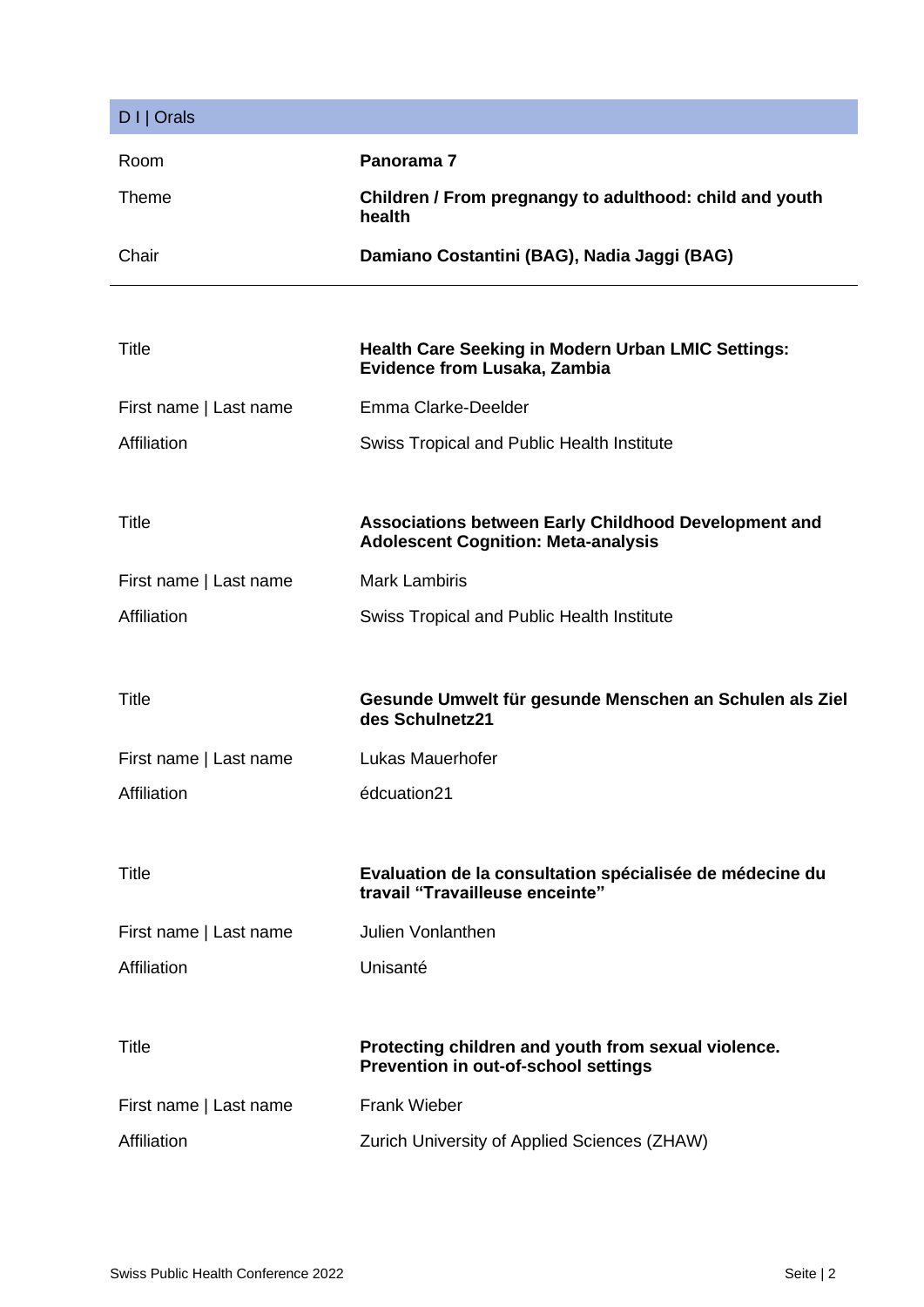| $E I  $ Orals          |                                                                                                                                                                                                                                                                                           |
|------------------------|-------------------------------------------------------------------------------------------------------------------------------------------------------------------------------------------------------------------------------------------------------------------------------------------|
| Room                   | Panorama 2                                                                                                                                                                                                                                                                                |
| Theme                  | Climate change / The impact of climate change on health                                                                                                                                                                                                                                   |
| Chair                  | Esther Walter (BAG), Robin Rieser (FMH)                                                                                                                                                                                                                                                   |
| Title                  | The Impact of Heat on Daily Mood: an Ecological<br><b>Momentary Assessment study</b>                                                                                                                                                                                                      |
| First name   Last name | Marvin Bundo                                                                                                                                                                                                                                                                              |
| Affiliation            | Institute of Social and Preventive Medicine, University of Bern                                                                                                                                                                                                                           |
|                        |                                                                                                                                                                                                                                                                                           |
| <b>Title</b>           | Differential heat and cold-related vulnerability across urban<br>and rural populations in Switzerland.                                                                                                                                                                                    |
| First name   Last name | Evan de Schrijver                                                                                                                                                                                                                                                                         |
| Affiliation            | 1. Institute of Social and Preventive Medicine (ISPM), University<br>of Bern, Bern, Switzerland 2. Oeschger Center for Climate<br>Change Research (OCCR), University of Bern, Bern,<br>Switzerland. 3. Graduate school of Health Sciences (GHS),<br>University of Bern, Bern, Switzerland |
| <b>Title</b>           | The right to a healthy environment: lessons for prevention<br>against NCDs and climate change                                                                                                                                                                                             |
| First name   Last name | Anna Galmiche                                                                                                                                                                                                                                                                             |
| Affiliation            | Université de Neuchatel                                                                                                                                                                                                                                                                   |
| Title                  | Defining thresholds for effective heat-warning systems: A<br>systematic analysis of heat indicators in Switzerland                                                                                                                                                                        |
| First name   Last name | Martina Ragettli                                                                                                                                                                                                                                                                          |
| Affiliation            | <b>Swiss Tropical and Public Health Institute</b>                                                                                                                                                                                                                                         |
| Title                  | <b>Planetary Health at Bern University of Applied Sciences:</b><br>Insights into an interdisciplinary teaching programme.                                                                                                                                                                 |
| First name   Last name | Sonja Schönberg                                                                                                                                                                                                                                                                           |
| Affiliation            | Bern University of Applied Sciences, Department Nutrition and<br><b>Dietetics</b>                                                                                                                                                                                                         |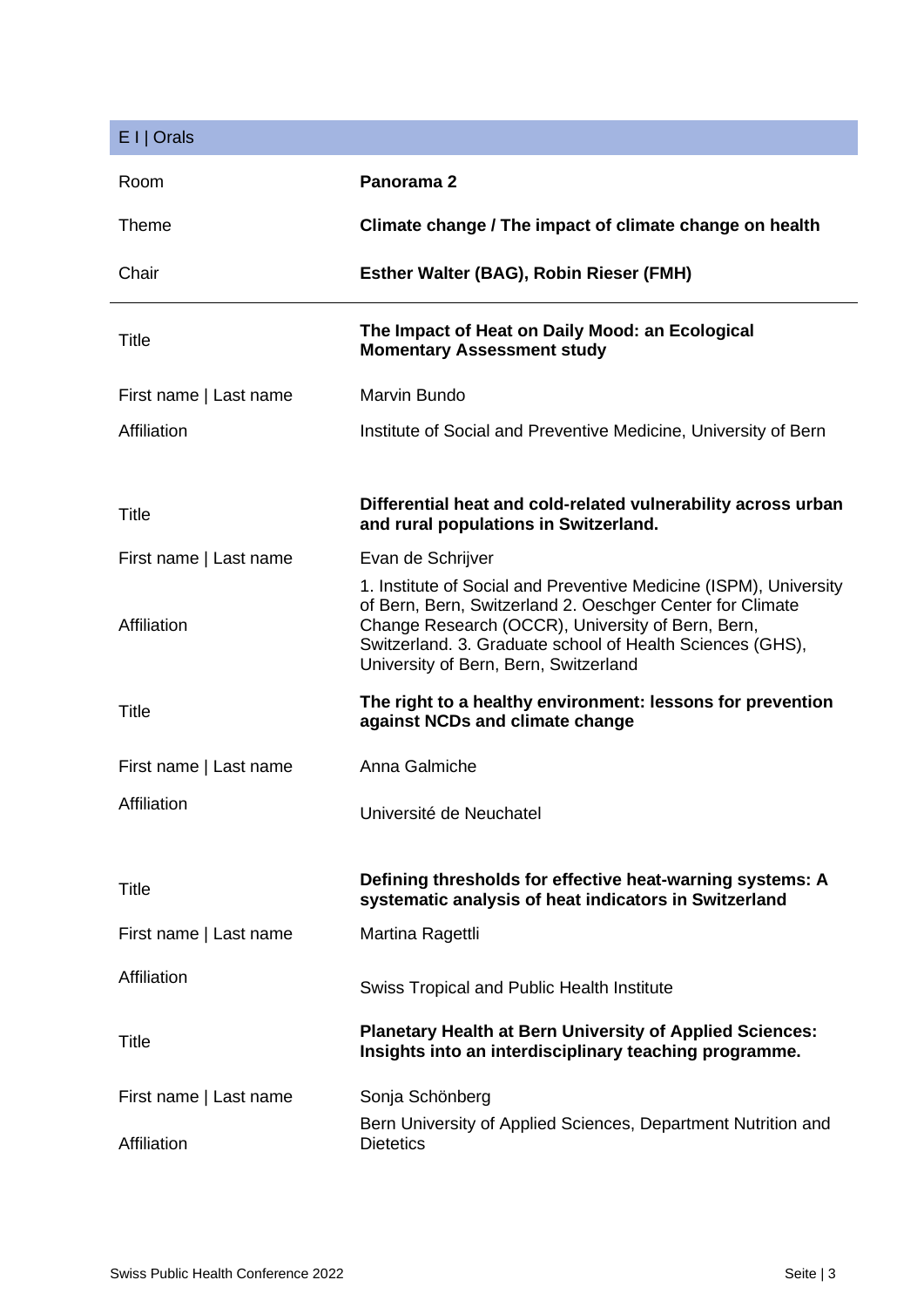| F I   Orals            |                                                                                                              |
|------------------------|--------------------------------------------------------------------------------------------------------------|
| Room                   | Panorama 3                                                                                                   |
| Theme                  | Umwelt / Health risks due to environmental pollution                                                         |
| Chair                  | Mirjam Weber, Lara Lüthi (BAFU, Abteilung Luft und<br>Chemikalien)                                           |
|                        |                                                                                                              |
| Title                  | Health risk assessments for air pollution in Switzerland:<br>Different results, different methods.           |
| First name   Last name | Alberto Castro                                                                                               |
| Affiliation            | Swiss Tropical Public Health Institute, Basel, Switzerland /<br>University of Basel, Basel, Switzerland      |
| Title                  | Sources and chemistry of the harmful components in<br>particulate air pollution                              |
| First name   Last name | Kaspar Daellenbach                                                                                           |
| Affiliation            | <b>Paul Scherrer Institute</b>                                                                               |
| Title                  | A closer look at Legionnaires' disease: Temporal and<br>regional patterns and the effects of the pandemic    |
| First name   Last name | <b>Fabienne Fischer</b>                                                                                      |
| Affiliation            | <b>Swiss Tropical and Public Health Institute</b>                                                            |
| Title                  | HEI's systematic review on adverse health effects of long-<br>term exposure to traffic-related air pollution |
| First name   Last name | <b>Meltem Kutlar Joss</b>                                                                                    |
| Affiliation            | <b>Swiss Tropical and Public Health Institute</b>                                                            |
| Title                  | Early Life Exposome Studies: the role of breastfeeding and<br>human milk                                     |
| First name   Last name | Jessica Laine Carmeli                                                                                        |
| Affiliation            | Institute of Social and Preventive Medicine (ISPM), University of<br>Bern, Bern, CH                          |